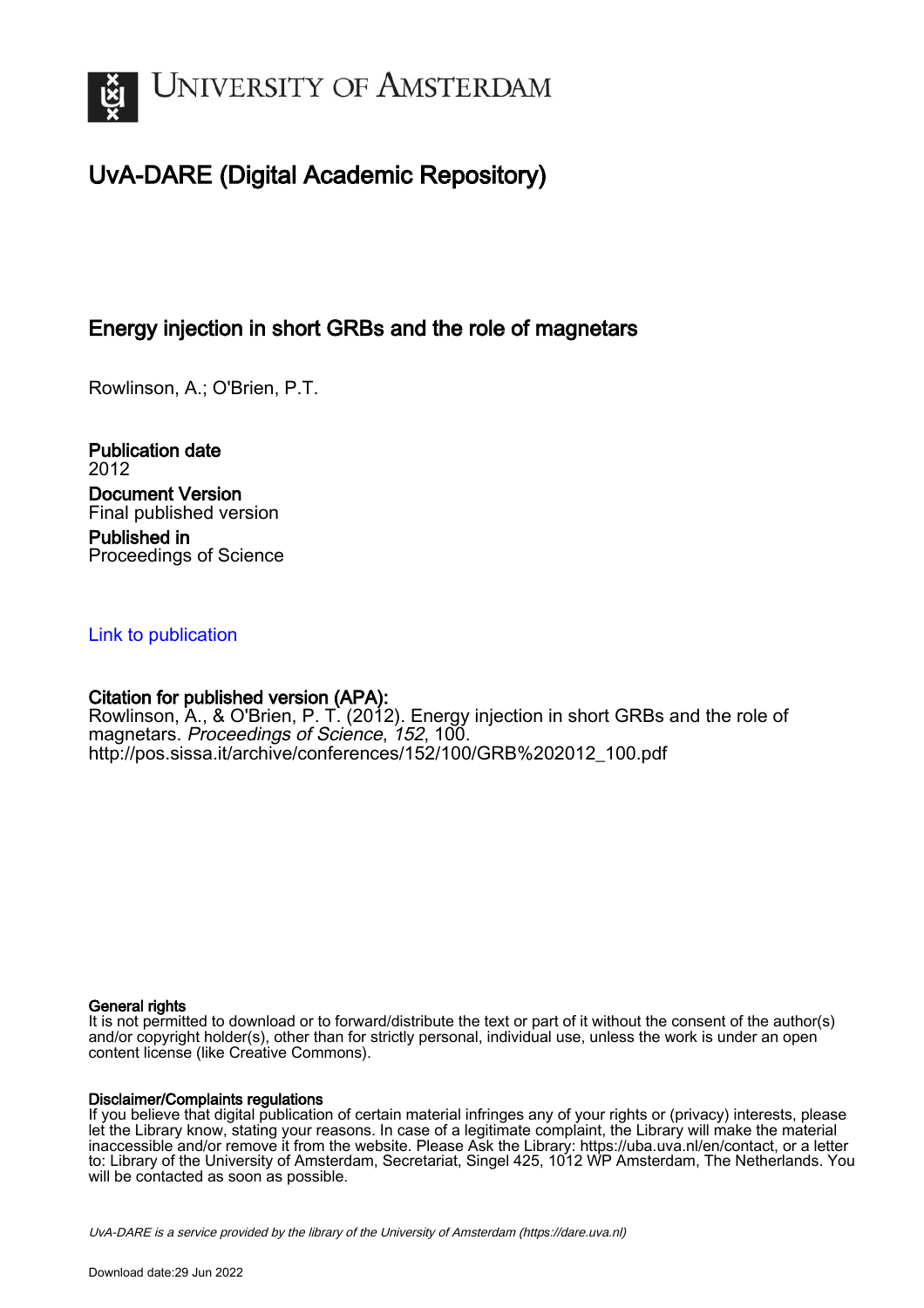

# **Energy injection in short GRBs and the role of magnetars**

## **A. Rowlinson**

*Astronomical Institute "Anton Pannekoek", University of Amsterdam, Postbus 94249, 1090 GE Amsterdam, The Netherlands E-mail:* [b.a.rowlinson@uva.nl](mailto:b.a.rowlinson@uva.nl)

## **P. T. O'Brien**<sup>∗</sup>

*Department of Physics & Astronomy, University of Leicester, University Road, Leicester, LE1 7RH, United Kingdom E-mail:* [paul.obrien@leicester.ac.uk](mailto:paul.obrien@leicester.ac.uk)

A significant fraction of the Long Gamma-ray Bursts (GRBs) in the Swift sample show a plateau phase which may be due to ongoing energy injection. We find many Short GRBs detected by the Swift satellite show similar behavior. The remnant of NS-NS mergers may not collapse immediately to a BH (or even collapse at all) forming instead a magnetar. This model predicts that there would be a plateau phase in the X-ray lightcurve followed by a shallow decay phase, if it is a stable magnetar, or a steep decay if the magnetar collapses to a BH. By fitting this model to all of the Short GRB BAT-XRT lightcurves, we find that a significant fraction may show evidence of energy injection by a magnetar. This model can be tested using the next generations of gravitational wave observatories.

*Gamma-Ray Bursts 2012 Conference -GRB2012, May 07-11, 2012 Munich, Germany*

#### <sup>∗</sup>Speaker.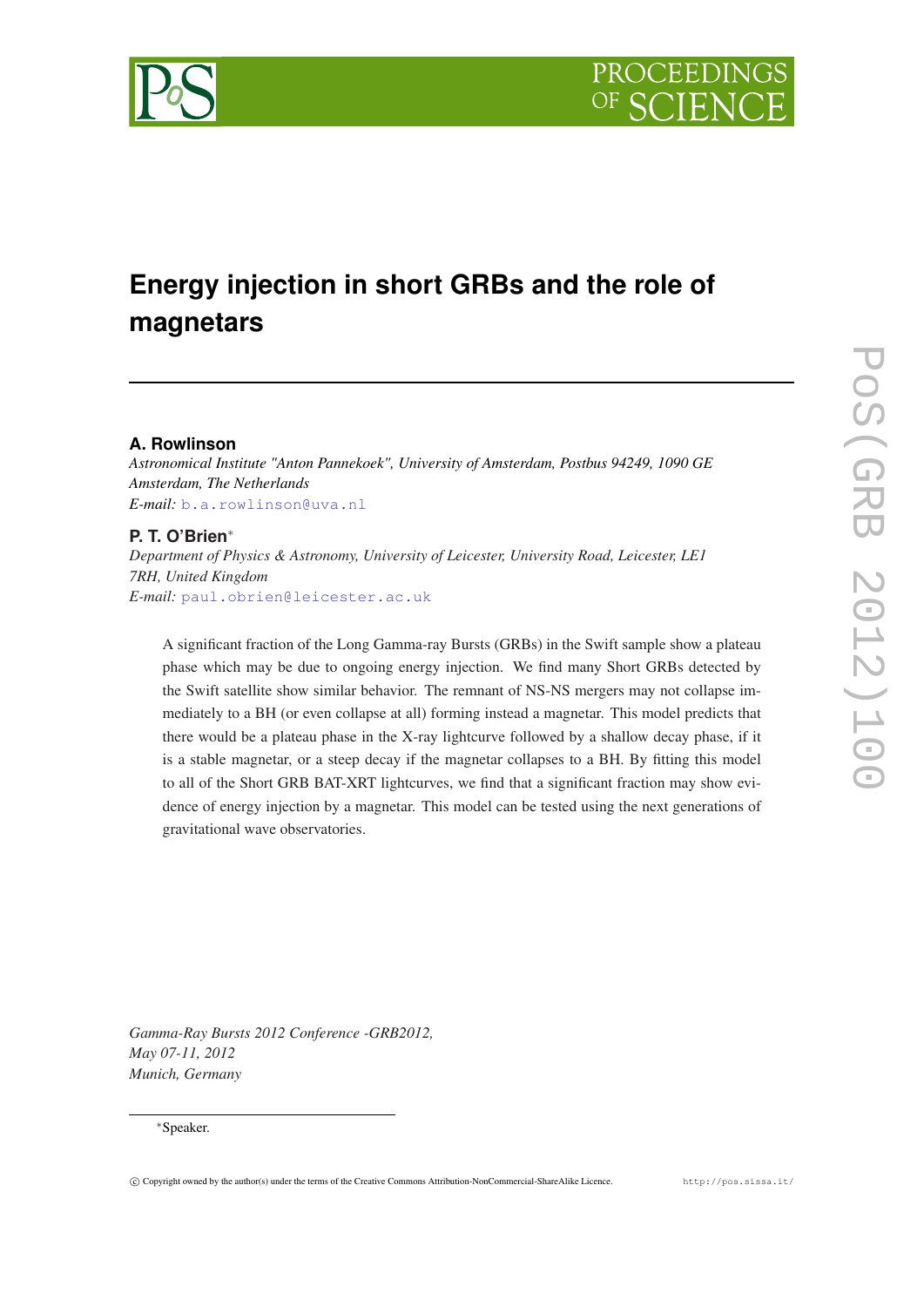## 1. Introduction

The *Swift* satellite [[10\]](#page-6-0) has revolutionised the study of early X-ray emission in gamma-ray bursts (GRBs). *Swift* observations led to the discovery of features such as flares and plateaus in many long GRB (LGRB) lightcurves, showing evidence of prolonged energy injection from the central engine [[21,](#page-6-0) [23,](#page-6-0) [31\]](#page-7-0). Also the rapid slewing capabilities of *Swift* enabled the detection of the faint and rapidly decaying short GRB (SGRB) X-ray afterglows which has led to a number of candidate host galaxy identifications [[11,](#page-6-0) [13\]](#page-6-0). The afterglow properites and identified host galaxies of SGRBs are consistent with the popular progenitor theory: the merger of two neutron stars or a neutron star and black hole forming a black hole [\[15](#page-6-0), [8](#page-6-0), [20\]](#page-6-0). This progenitor theory requires confirmation via the coincident detection of gravitational waves and a SGRB.

With the increasing number of SGRB X-ray afterglows, it has become apparent that SGRBs also have features caused by energy injection in their lightcurves. However, this is problematic for SGRB progenitor theories as accretion is expected to end within a few seconds and there is only a small amount of material ejected into eccentric orbits which may accrete at late times [[25,](#page-6-0) [18\]](#page-6-0). An alternative model is that the merger of two neutron stars does not form a black hole, instead coalescing to form a highly magnetised, rapidly rotating pulsar (magnetar) which has enough rotational energy to prevent immediate gravitational collapse to a black hole [[29,](#page-7-0) [7](#page-5-0), [5\]](#page-5-0). As the magnetar spins down, its rotational energy is transfered to graviational waves and electromagnetic radiation. During this spin down process the magnetar may reach a critical point, at which it can no longer support its mass via rapid rotation, resulting in collapse to a black hole. This critical point is highly dependent on the equation of state of a neutron star. Following the recent discovery of a ∼2 M neutron star [\[6\]](#page-5-0), it has been shown that many neutron star mergers may result in a delayed collapse to a black hole or may not collapse at all [\[24](#page-6-0)].

Assuming constant radiative efficiency, the electromagnetic energy injection from the magnetar produces a plateau in the X-ray lightcurve [\[30](#page-7-0)]. If the magnetar is stable the plateau will be followed by a shallow decay phase as it spins down, however if it is unstable there will be a steep decay phase in the lightcurve when the magnetar collapses to form a black hole. This plateau and steep decay phase has been observed in several LGRB and SGRB lightcurves [\[28](#page-7-0), [17,](#page-6-0) [26\]](#page-6-0).

Here we consider all *Swift* SGRBs detected by the Burst Alert Telescope (BAT) with  $T_{90} \leq 2$ s, until March 2012, which were promptly slewed to and observed by the *Swift* X-ray Telescope (XRT). We identify those with a plateau phase in their lightcurves suggesting ongoing energy injection from the central engine. For 28 SGRBs with sufficient data, we fit the magnetar model directly to the lightcurves. This work is described in detail in Rowlinson et al. (2012, submitted to MNRAS).

### 2. Evidence of energy injection in SGRB lightcurves

The combined BAT-XRT lightcurves for all the *Swift* SGRBs have been fitted using a broken power-law utilising the method described in [\[9](#page-6-0)]. We find ∼50% of SGRBs have a shallow decay, or plateau, phase showing evidence of energy injection. The SGRBs which required 2 or more breaks in their afterglows are plotted in Figure [1](#page-3-0). In Figure [1](#page-3-0), we compare the lightcurve break times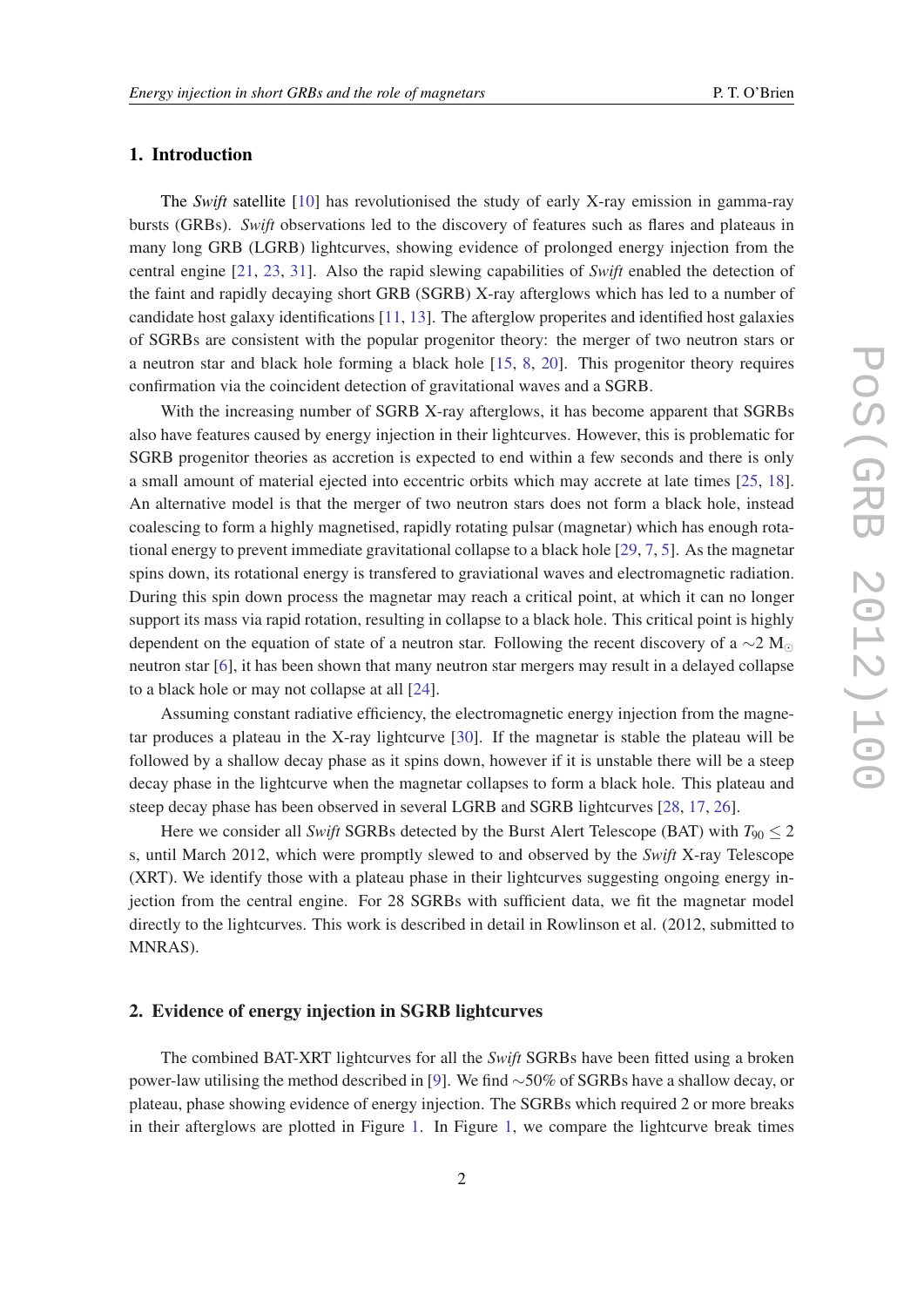<span id="page-3-0"></span>

Figure 1: Left: These GRBs have 2 or more breaks in their lightcurve: Black - 051221A, red - 060313, green - 061201, dark blue - 070724, light blue - 090426, magenta - 090515, yellow - 100625A, orange - 100702A, light green - 101219A, cyan - 120305A. Right: Histograms showing the break times for the SGRB lightcurves with a plateau phase.  $T_1$  is the break from the steep decay phase to the plateau phase while  $T_2$  marks the end of the plateau. The blue filled histograms correspond to the SGRB sample used in this Paper and overplotted in red are the LGRB values determined by [\[9](#page-6-0)].

to those for LGRBs showing that the SGRB breaks, before and after plateau phases, are occuring orders of magnitude earlier than those for LGRBs.

#### 3. Fitting the magnetar model

The model fitted in this work is as described in [\[30](#page-7-0)] and has previously been applied by [\[28](#page-7-0), [17](#page-6-0), [26\]](#page-6-0). This model is consistent to the late-time residual spin-down regime described in [[19\]](#page-6-0). We fit the equations below directly to the observed data which has been extrapolated to the restframe using a k-correction [[2](#page-5-0)] (when no redshift was available, we used z∼ 0.7). The data were fit with an additional underlying power-law component whose decay rate is governed by the curvature effect [[14\]](#page-6-0). In some cases, we allowed the power-law component to vary. These equations apply to the electromagnetic dominated spin down regime, as the gravitational wave dominated regime would be extremely rapid and produce a negligble electromagnetic signal. We have assumed that the emission is 100% efficient and isotropic.

$$
B_{p,15}^2 = 4.2025 I_{45}^2 R_6^{-6} L_{0,49}^{-1} T_{em,3}^{-2}
$$
\n(3.1)

 $P_{0,-3}^2 = 2.05 I_{45} L_{0,49}^{-1} T_{em,3}^{-1}$ (3.2)

$$
L_{em,49}(T) = L_{0,49} \left( 1 + \frac{T}{10^{-3} T_{em,3}} \right)^{-2}
$$
 (3.3)

where  $T_{em,3}$  is the plateau duration in 10<sup>3</sup> s,  $L_{0,49}$  is the plateau luminosity in 10<sup>49</sup> erg s<sup>-1</sup>,  $L_{em,49}(T)$  is the time-dependent luminosity in 10<sup>49</sup> erg s<sup>-1</sup>,  $I_{45}$  is the moment of inertia in units of  $10^{45}$ g cm<sup>2</sup>,  $B_{p,15}$  is the magnetic field strength at the poles in units of  $10^{15}$ *G*,  $R_6$  is the radius of the neutron star in 10<sup>6</sup>cm and  $P_{0,-3}$  is the initial period of the compact object in milliseconds. The equations of vacuum dipole spin-down given above neglect the enhanced angular momentum losses due to neutrino-driven mass loss, which are important at early times after the magnetar forms [[19\]](#page-6-0).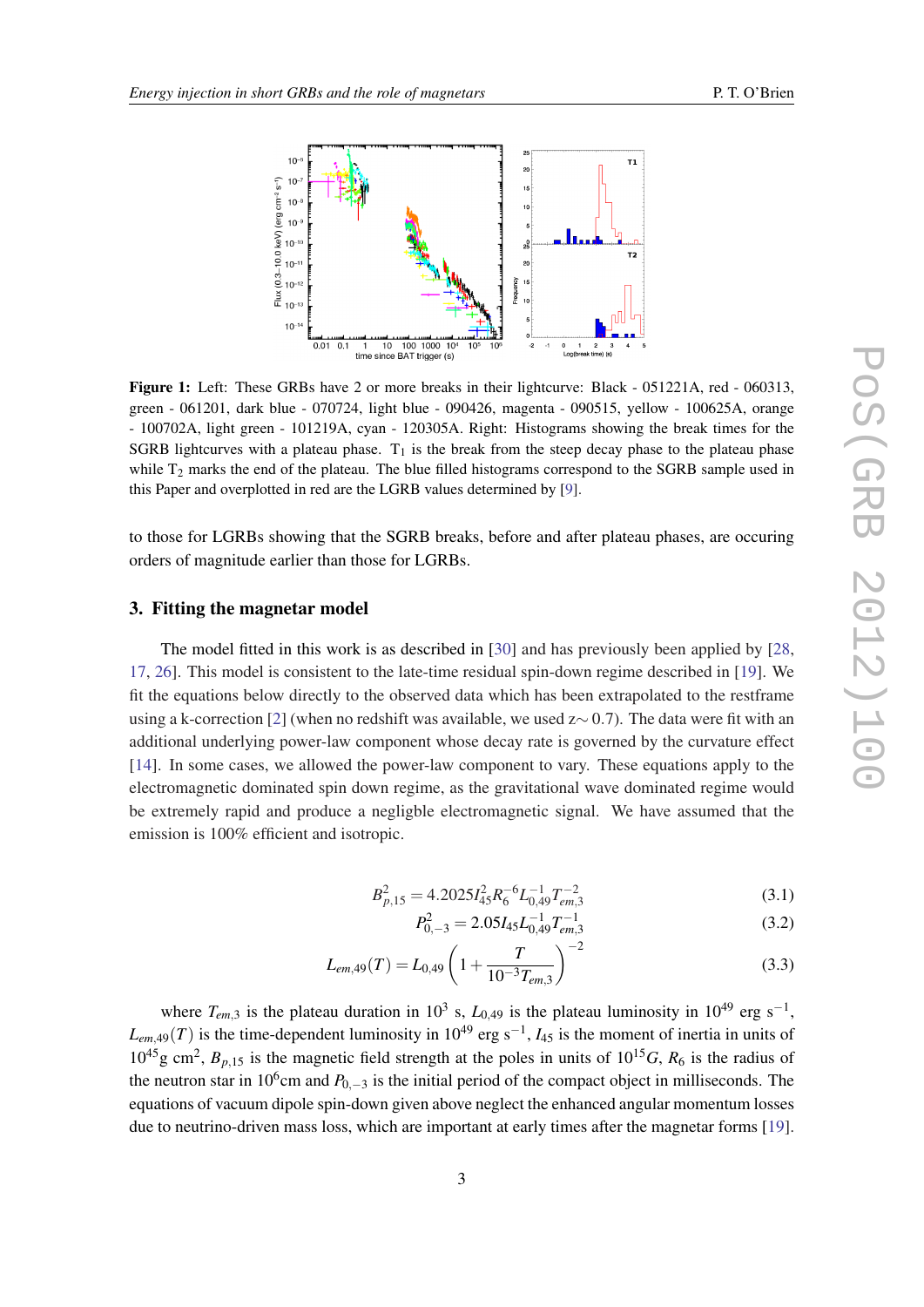<span id="page-4-0"></span>

Figure 2: Example fits for two of the SGRBs in this sample. GRB 051221A (left) is best fit by a stable magnetar and GRB 120305A (right) is best fit by a magnetar which collapses to a black hole at ∼200 s. The grey data points are excluded from the fit.



Figure 3: A graph showing the magnetic field and spin period of the magnetar fits produced. The solid (dashed) red line represent the spin break up period for a 1.4  $M_{\odot}$  (2.1  $M_{\odot}$ ) neutron star [\[16](#page-6-0)] and the unshaded region shows the expected region for an unstable pulsar, as defined in [\[17](#page-6-0)] and [[26\]](#page-6-0). The initial rotation period needs to be  $\leq 10$ ms [[29\]](#page-7-0) and the lower limit for the magnetic field is  $> 10^{15}$ G [[27\]](#page-6-0). Blue stars = good fit to the magnetar model with a stable magnetar, Green circles = good fit to the model with an unstable magnetar which collapses to form a BH, and Red triangles = poor fit to the model.

Nevertheless, these expressions reasonably approximate the spin-down of very highly magnetized neutron stars of most relevance in this paper. Isotropic emission is also a reasonable assumption for relatively powerful magnetar winds, since (unlike following the collapse of a massive star) the magnetar outflow cannot be confined efficiently by the relatively small quantity of surrounding material expected following a NS merger [\[3\]](#page-5-0).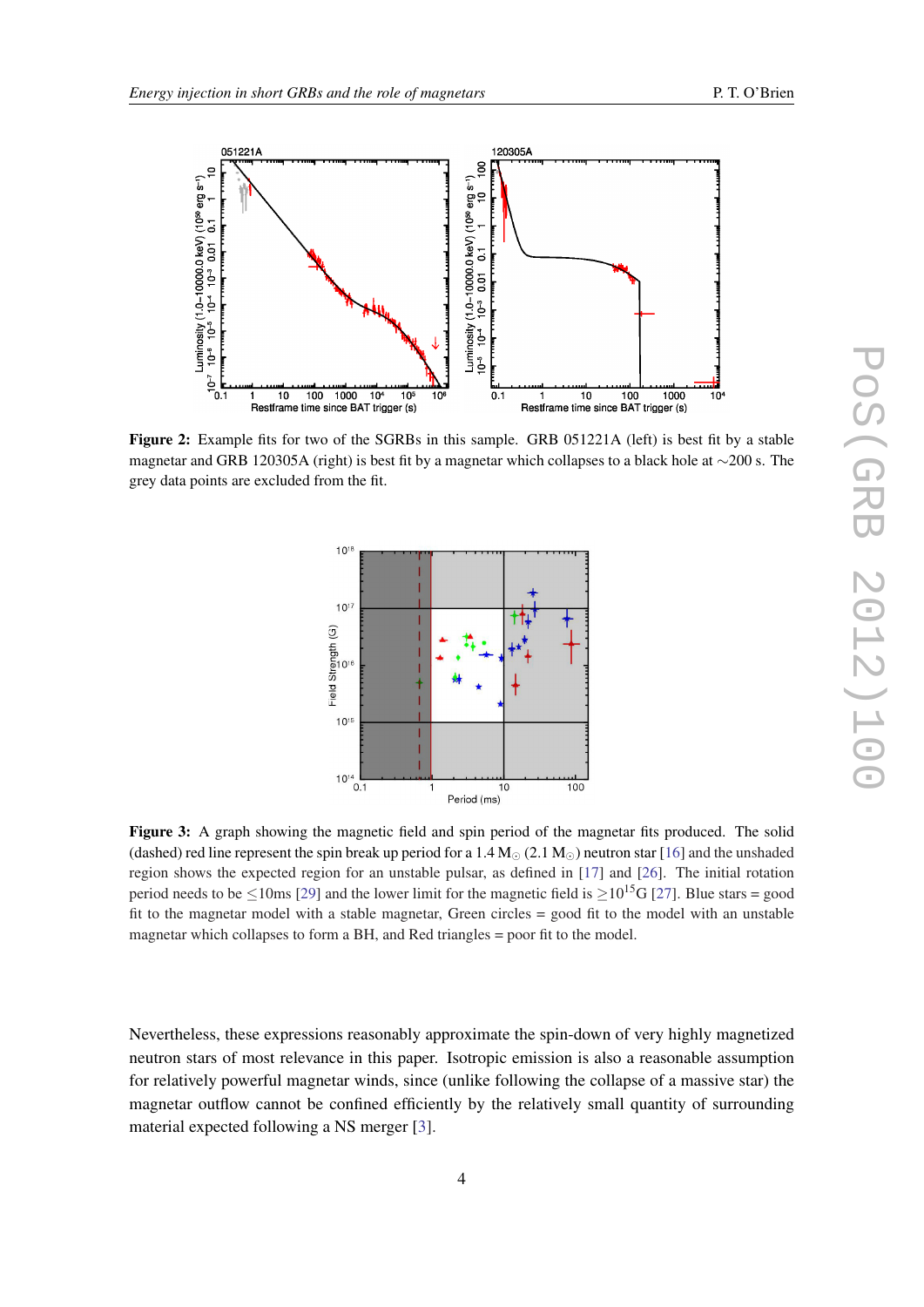#### <span id="page-5-0"></span>4. Results

28 SGRBs had sufficient data for fitting to the magnetar model and ∼75% had a good fit to the model. For the SGRBs which had a poor fit this may simply be due to insufficient data or flares. Example fits to the magnetar model are shown in Figure [2](#page-4-0) for GRB 051221A, consistent with the formation of a stable magnetar, and GRB 120305A which has a steep decay phase associated with the magnetar collapsing to form a black hole at ∼200 s.

The derived magnetic field strengths and spin periods are plotted in Figure [3](#page-4-0). All candidates have spin periods in excess of the shortest allowed spin periods. The lines in the figure represent the predicted maximum/minimum values for the magnetic fields and an estimated maximum spin period. Almost all of the magnetar candidates lie within the expected magnetic field strengths, although some have relatively low spin periods.

#### 5. Gravitational wave signals

This model may be testable via the detection of gravitational waves from all three phases of this model: insprial to form a magnetar  $[1]$ , the spin down of the magnetar  $[4]$  and, for the unstable magnetar candidates, the collapse to form a black hole [[22\]](#page-6-0). Although the inspiral phase is going to have the brightest associated gravitational wave signal, Advanced LIGO may be able to detect all three phases for sources within 100 Mpc (445 Mpc for the inspiral phase only) although the expected rates are very low for the simultaneous detection of gravitational waves and electromagnetic radiation. Using the predicted sensitivity for the Einstein Telescope [\[12](#page-6-0)], the detection distance limits are increased to within 1300 Mpc (5900 Mpc for the inspiral phase only) and this will provide a significant increase to the expected rates.

The detection of multiple gravitational wave signals with associated features in the gamma-ray and X-ray lightcurves will provide an ideal test of the magnetar model.

## References

- [1] Abadie J., et al., *TOPICAL REVIEW: Predictions for the rates of compact binary coalescences observable by ground-based gravitational-wave detectors*, *CQGra*, 27 (2010) 173001
- [2] Bloom J. S., Frail D. A., Sari R., *The Prompt Energy Release of Gamma-Ray Bursts using a Cosmological k-Correction*, *AJ*, 121 (2001) 2879
- [3] Bucciantini N., Metzger B. D., Thompson T. A., Quataert E., *Short gamma-ray bursts with extended emission from magnetar birth: jet formation and collimation*, *MNRAS*, 419 (2011) 1537
- [4] Corsi A., Mészáros P., *Gamma-ray Burst Afterglow Plateaus and Gravitational Waves: Multi-messenger Signature of a Millisecond Magnetar?*, *ApJ*, 702 (2009) 1171
- [5] Dai Z. G., Lu T., *Gamma-ray burst afterglows and evolution of postburst fireballs with energy injection from strongly magnetic millisecond pulsars*, *A&A*, 333 (1998) L87
- [6] Demorest P. B., Pennucci T., Ransom S. M., Roberts M. S. E., Hessels J. W. T., *A two-solar-mass neutron star measured using Shapiro delay*, *Nature*, 467 (2010) 1081
- [7] Duncan R. C., Thompson C., *Formation of very strongly magnetized neutron stars Implications for gamma-ray bursts*, *ApJ*, 392 (1992) L9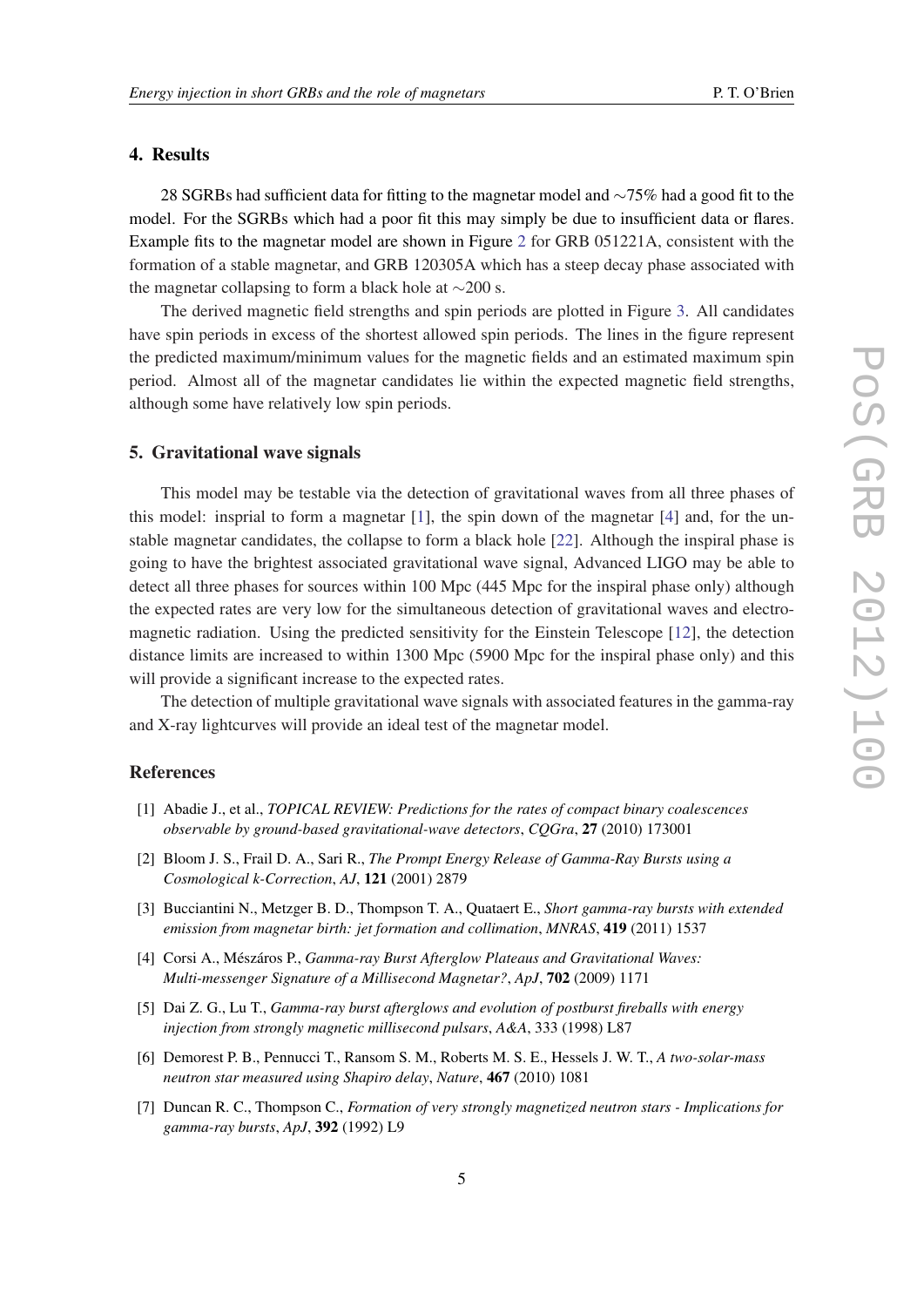- 
- <span id="page-6-0"></span>[8] Eichler, D., Livio, M., Piran, T., Schramm, D. N., *Nucleosynthesis, neutrino bursts and gamma-rays from coalescing neutron stars*, *Nature*, 340 (1989) 126
- [9] Evans P. A., et al., *Methods and results of an automatic analysis of a complete sample of Swift-XRT observations of GRBs*, *MNRAS*, 397 (2009) 1177
- [10] Gehrels N., et al., *The Swift Gamma-Ray Burst Mission*, *ApJ*, 611 (2004) 1005
- [11] Gehrels N., et al., *A short Îs-ray burst apparently associated with an elliptical galaxy at redshift*  $z =$ *0.225*, *Nature*, 437 (2005) 851
- [12] Hild S., et al., *Sensitivity studies for third-generation gravitational wave observatories*, *CQGra*, 28 (2011) 094013
- [13] Hjorth J., et al., *GRB 050509B: Constraints on Short Gamma-Ray Burst Models*, *ApJ*, 630 (2005) L117
- [14] Kumar P., Panaitescu A., *Afterglow Emission from Naked Gamma-Ray Bursts*, *ApJ*, 541 (2000) L51
- [15] Lattimer, J. M., Schramm, D. N., *The tidal disruption of neutron stars by black holes in close binaries*, *ApJ*, 210 (1976) 549
- [16] Lattimer J. M., Prakash M., *The Physics of Neutron Stars*, *Sci*, 304 (2004) 536
- [17] Lyons N., O'Brien P. T., Zhang B., Willingale R., Troja E., Starling R. L. C., *Can X-ray emission powered by a spinning-down magnetar explain some gamma-ray burst light-curve features?*, *MNRAS*, 402 (2010) 705
- [18] Metzger B. D., Piro A. L., Quataert E., *Time-dependent models of accretion discs formed from compact object mergers*, *MNRAS*, 390 (2008) 781
- [19] Metzger B. D., Giannios D., Thompson T. A., Bucciantini N., Quataert E., *The protomagnetar model for gamma-ray bursts*, *MNRAS*, 413 (2011) 2031
- [20] Narayan, R., Paczynski, B., Piran, T., *Gamma-ray bursts as the death throes of massive binary stars*, *ApJ*, 395 (1992) L83
- [21] Nousek J. A., et al., *Evidence for a Canonical Gamma-Ray Burst Afterglow Light Curve in the Swift XRT Data*, *ApJ*, 642 (2006) 389
- [22] Novak J., *Spherical neutron star collapse toward a black hole in a tensor-scalar theory of gravity*, *PhRvD*, 57 (1998) 4789
- [23] O'Brien, P. T., et al., *The Early X-Ray Emission from GRBs*, *ApJ*, 647 (2006) 1213 [astro-ph/0601125]
- [24] Ozel F., Psaltis D., Ransom S., Demorest P., Alford M., *The Massive Pulsar PSR J1614-2230: Linking Quantum Chromodynamics, Gamma-ray Bursts, and Gravitational Wave Astronomy*, *ApJ*, 724 (2010) L199
- [25] Rosswog S., *Fallback accretion in the aftermath of a compact binary merger*, *MNRAS*, 376 (2007) L48
- [26] Rowlinson, A., et al. *The unusual X-ray emission of the short Swift GRB 090515: evidence for the formation of a magnetar?*, *MNRAS*, 409 (2010) 531
- [27] Thompson T. A., *Assessing Millisecond Proto-Magnetars as GRB Central Engines*, *RMxAC*, 27 (2007) 80